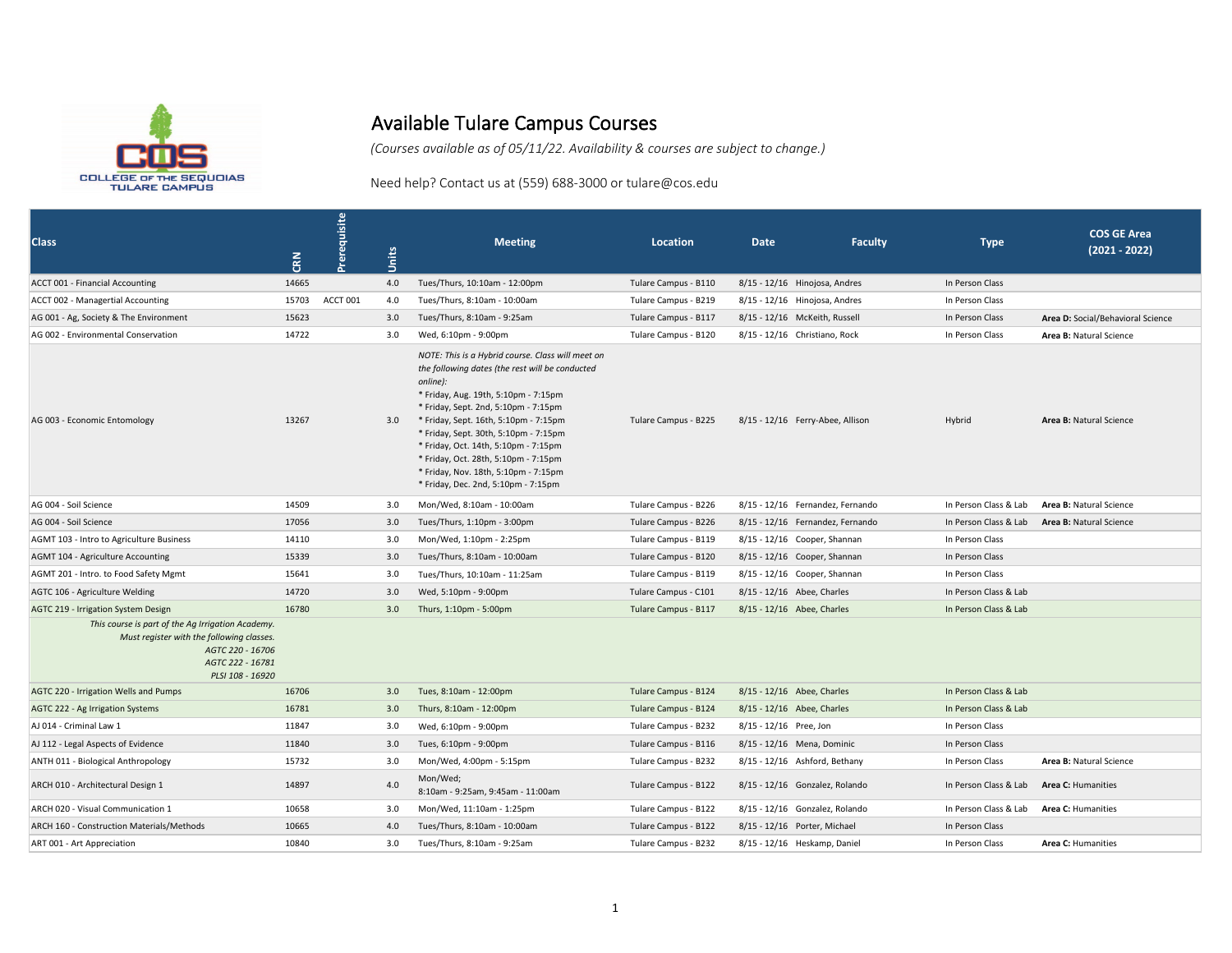| ASCI 002 - Livestock Selection/Evaluation               | 14723          |                 | 3.0        | Tues/Thurs, 1:10pm - 3:00pm                                                     | Tulare Campus - B219          |                          | 8/15 -12/16 McKeith, Russell        | In Person Class & Lab |                                                   |
|---------------------------------------------------------|----------------|-----------------|------------|---------------------------------------------------------------------------------|-------------------------------|--------------------------|-------------------------------------|-----------------------|---------------------------------------------------|
| ASCI 022 - Horse Husbandry                              | 13287          |                 | 3.0        | Mon/Wed, 10:10am - 12:00pm                                                      | Tulare Campus - B115          |                          | 8/15 -12/16 Pitigliano, Kimberly    | In Person Class & Lab |                                                   |
| ASCI 124 - Equine Training                              | 14438          |                 | 3.0        | Tues/Thurs, 10:10am - 12:00pm                                                   | Tulare Campus - LH100         |                          | 8/15 -12/16 Pitigliano, Kimberly    | In Person Class & Lab |                                                   |
| ASCI 130 - Equine Evaluation                            | 15581          |                 | 3.0        | Mon/Wed, 1:10pm - 3:00pm                                                        | Tulare Campus - B118          |                          | 8/15 -12/16 Pitigliano, Kimberly    | In Person Class & Lab |                                                   |
| ASCI 140 - Beginning Equitation                         | 14411          |                 | 3.0        | Wed, 6:10pm - 10:00pm                                                           | Tulare Campus - LH100         |                          | 8/15 -12/16 Pitigliano, Kimberly    | In Person Class & Lab |                                                   |
| ASCI 224 - Livestock Merchandising                      | 16778          |                 | 2.0        | Tues/Thurs, 3:10pm - 5:00pm                                                     | Tulare Campus - AR101         |                          | 8/15 -12/16 McKeith, Russell        | In Person Class & Lab |                                                   |
| ASL 001 - American Sign Language 1                      | 14879          |                 | 4.0        | Tues/Thurs, 9:10am - 11:00am                                                    | Tulare Campus - B218          |                          | 8/15 -12/16 Garcia, Salvador        | In Person Class       | <b>Area C: Humanities</b>                         |
| ASL 001 - American Sign Language 1                      | 15044          |                 | 4.0        | Tues/Thurs, 11:10am - 1:00pm                                                    | Tulare Campus - B218          |                          | 8/15 -12/16 Garcia, Salvador        | In Person Class       | Area C: Humanities                                |
| BIOL 020 - Frontiers in Biology                         | 14554          |                 | 4.0        | Lecture: Tues/Thurs, 6:10pm - 7:25pm<br>Lab: Tues/Thurs, 7:45pm - 9:00pm        | Tulare Campus - 227           |                          | 8/15 - 12/16 Vehrs, Stacy           | In Person Class & Lab | Area B: Natural Science                           |
| BIOL 020 - Frontiers in Biology                         | 14662          |                 | 4.0        | Lecture: Mon/Wed, 11:30am - 12:45pm<br>Lab: Wed, 1:10pm - 4:00pm                | Tulare Campus -<br>B232, B227 |                          | 8/15 - 12/16 Flora, Linda           | In Person Class & Lab | Area B: Natural Science                           |
| BIOL 022 - Animal Biology                               | 16471          |                 | 3.0        | Lecture: Mon, 3:10pm - 5:00pm<br>Lab: Mon, 5:10pm - 8:00pm                      | Tulare Campus -<br>B125, B228 |                          | 8/15-12/16 Villalta, Rebekah        | In Person Class & Lab | Area B: Natural Science                           |
| CFS 080 - Lifespan Development                          | 10128          |                 | 3.0        | Wed, 6:10pm - 9:00pm                                                            | Tulare Campus - B110          | 8/15 - 12/16 Cox, Joseph |                                     | In Person Class       | Area D: Social/Behavioral Science                 |
| CHEM 001 - General Chemistry 1                          | 16324          | <b>CHEM 020</b> | 5.0        | Lecture: Tues/Thurs, 10:10am - 11:25am<br>Lab: Tues/Thurs, 12:10pm - 3:00pm     | Tulare Campus - B228          |                          | 8/15 -12/16 Rodriguez, Julie        | In Person Class & Lab | Area B: Natural Science                           |
| CHEM 010 - Introduction to Chemistry                    | 16473          |                 | 4.0        | Lecture: Tues/Thurs, 4:45pm - 6:00pm<br>Lab: Tues, 6:10pm - 9:00pm              | Tulare Campus - B228          | 8/15-12/16 TBD           |                                     | In Person Class & Lab | Area B: Natural Science                           |
| CHLD 039 - Child Development - DS 1                     | 10025          |                 | 3.0        | Mon/Wed, 11:10am - 12:25pm                                                      | Tulare Campus - B110          |                          | 8/15 - 12/16 Atkins, Brandi         | In Person Class       | Area D: Social/Behavioral Science                 |
| COMM 004 - Interpersonal Communication                  | 14423          |                 | 3.0        | Wed, 12:10pm - 3:00pm                                                           | Tulare Campus - B125          |                          | 8/15 -12/16 Petty-Rollin, Christina | In Person Class       | Area A2: Oral Communication/ Analytic<br>Thinking |
| COMP 005 - Computer Concepts                            | 11233          |                 | 4.0        | Mon, 6:10pm - 10:00pm                                                           | Tulare Campus - B120          |                          | 8/15 - 12/16 Peterson, Gregory      | In Person Class       | Area A2: Oral Communication/ Analytic<br>Thinking |
| DRAM 001 - Intro to the Theatre                         | 14611          |                 | 3.0        | Tues, 6:10pm - 9:00pm                                                           | Tulare Campus - B110          |                          | 8/15 -12/16 Rasner, David           | In Person Class       | Area C: Humanities                                |
| DRFT 112 - Mechanical Drafting 1                        | 17093          |                 | 3.0        | Mon/Wed, 8:30am - 10:45am                                                       | Tulare Campus - B123          |                          | 8/15 -12/16 Baesemann, Lisa         | In Person Class & Lab |                                                   |
| DRFT 113 - Mechanical Drafting 2                        | 17094          |                 | 3.0        | Mon/Wed, 8:30am - 10:45am                                                       | Tulare Campus - B123          |                          | 8/15 -12/16 Baesemann, Lisa         | In Person Class & Lab |                                                   |
| DRFT 114 - Introduction to CAD                          | 16721          |                 | 4.0        | Mon/Wed, 11:10am - 2:00pm                                                       | Tulare Campus - B123          |                          | 8/15 -12/16 Baesemann, Lisa         | In Person Class & Lab |                                                   |
| DRFT 115 - Advanced CAD                                 | 16722          |                 | 4.0        | Mon/Wed, 11:10am - 2:00pm                                                       | Tulare Campus - B123          |                          | 8/15 -12/16 Baesemann, Lisa         | In Person Class & Lab |                                                   |
| DSCI 101 - Introduction to Dairy Science                | 13325          |                 | 3.0        | Tues/Thurs, 1:10pm - 3:00pm                                                     | Tulare Campus - B118          |                          | 8/15 -12/16 Vander Plaats, Allison  | In Person Class & Lab |                                                   |
| EDUC 050 - Introduction to Teaching                     | 15032          |                 | 3.0        | Mon, 6:10pm - 8:00pm                                                            | Tulare Campus - B232          |                          | 8/15 - 12/16 Hamid, Osama           | In Person Class & Lab |                                                   |
| ENGL 001 - College Reading & Composition                | 16196          |                 | 4.0        | Mon/Wed, 12:10pm - 2:00pm                                                       | Tulare Campus - B218          | 8/15-12/16 TBD           |                                     | In Person Class       | Area A1: Written Communication                    |
| ENGL 001 - College Reading & Composition                | 16197          |                 | 4.0        | Mon/Wed, 2:10pm - 4:00pm                                                        | Tulare Campus - B218          |                          | 8/15 - 12/16 Dike, Christian        | In Person Class       | Area A1: Written Communication                    |
| ENGL 001 - College Reading & Composition                | 16199          |                 | 4.0        | Tues/Thurs, 8:10am - 10:00am                                                    | Tulare Campus - B115          |                          | 8/15 -12/16 Blaikie, Neal           | In Person Class       | Area A1: Written Communication                    |
| ENGL 001 - College Reading & Composition                | 16201          |                 | 4.0        | Tues/Thurs, 10:10am - 12:00pm                                                   | Tulare Campus - B115          |                          | 8/15 -12/16 Blaikie, Neal           | In Person Class       | Area A1: Written Communication                    |
| ENGL 001 - College Reading & Composition                | 16787          |                 | 4.0        | Mon/Wed, 6:10pm - 8:00pm                                                        | Tulare Campus - B219          |                          | 8/15 -12/16 Dike, Christian         | In Person Class       | Area A1: Written Communication                    |
| ENGL 001 - College Reading & Composition (With Support) | 16204<br>16205 |                 | 4.0<br>2.0 | ENGL 001: Mon/Wed, 10:10am - 12:00pm<br>ENGL 301: Mon/Wed, 12:10pm - 1:00pm     | Tulare Campus - B117          |                          | 8/15 -12/16 Tejeda, Lucia           | In Person Class       | Area A1: Written Communication                    |
| ENGL 001 - College Reading & Composition (With Support) | 16206<br>16207 |                 | 4.0<br>2.0 | ENGL 001: Tues/Thurs, 5:10pm - 7:00pm<br>ENGL 301: 7:10pm - 8:00pm              | Tulare Campus - B117          |                          | 8/15-12/16 Casabella, Jeremy        | In Person Class       | Area A1: Written Communication                    |
| ENGL 001 - College Reading & Composition (With Support) | 16208<br>16209 |                 | 4.0<br>2.0 | ENGL 001: Tues/Thurs, 12:10pm - 2:00pm<br>ENGL 301: Tues/Thurs, 2:10pm - 3:00pm | Tulare Campus - B119          |                          | 8/15-12/16 Huertaz, Jacqueline      | In Person Class       | Area A1: Written Communication                    |
| ENGL 002 - Logic and Composition                        | 16211          | <b>ENGL 001</b> | 3.0        | Tues/Thurs, 12:10pm - 1:25pm                                                    | Tulare Campus - B115          | 8/15-12/16 TBD           |                                     | In Person Class       | Area A1: Written Communication                    |
| ENGL 002 - Logic and Composition                        | 16212          | <b>ENGL001</b>  | 3.0        | Wed, 6:10pm - 9:00pm                                                            | Tulare Campus - B116          | 8/15-12/16 TBD           |                                     | In Person Class       | Area A1: Written Communication                    |
| ET 202 - Electrician Training 2                         | 17048          | ET 200          | 4.0        | Tues/Thurs, 1:10pm - 3:25pm                                                     | Tulare Annex A                |                          | 8/15 -12/16 Baesemann, Shane        | In Person Class & Lab |                                                   |
| ET 202 - Electrician Training 2                         | 17050          | ET 200          | 4.0        | Mon/Wed, 8:10am - 10:25am                                                       | Tulare Annex A                |                          | 8/15-12/16 Baesemann, Shane         | In Person Class & Lab |                                                   |
| ET 206 - Electrician Training 6                         | 15535          | ET 203          | 4.0        | Tues/Thurs, 6:35pm - 8:50pm                                                     | <b>Tulare Annex A</b>         |                          | 8/15-12/16 Baesemann, Shane         | In Person Class & Lab |                                                   |
|                                                         |                |                 |            |                                                                                 |                               |                          |                                     |                       |                                                   |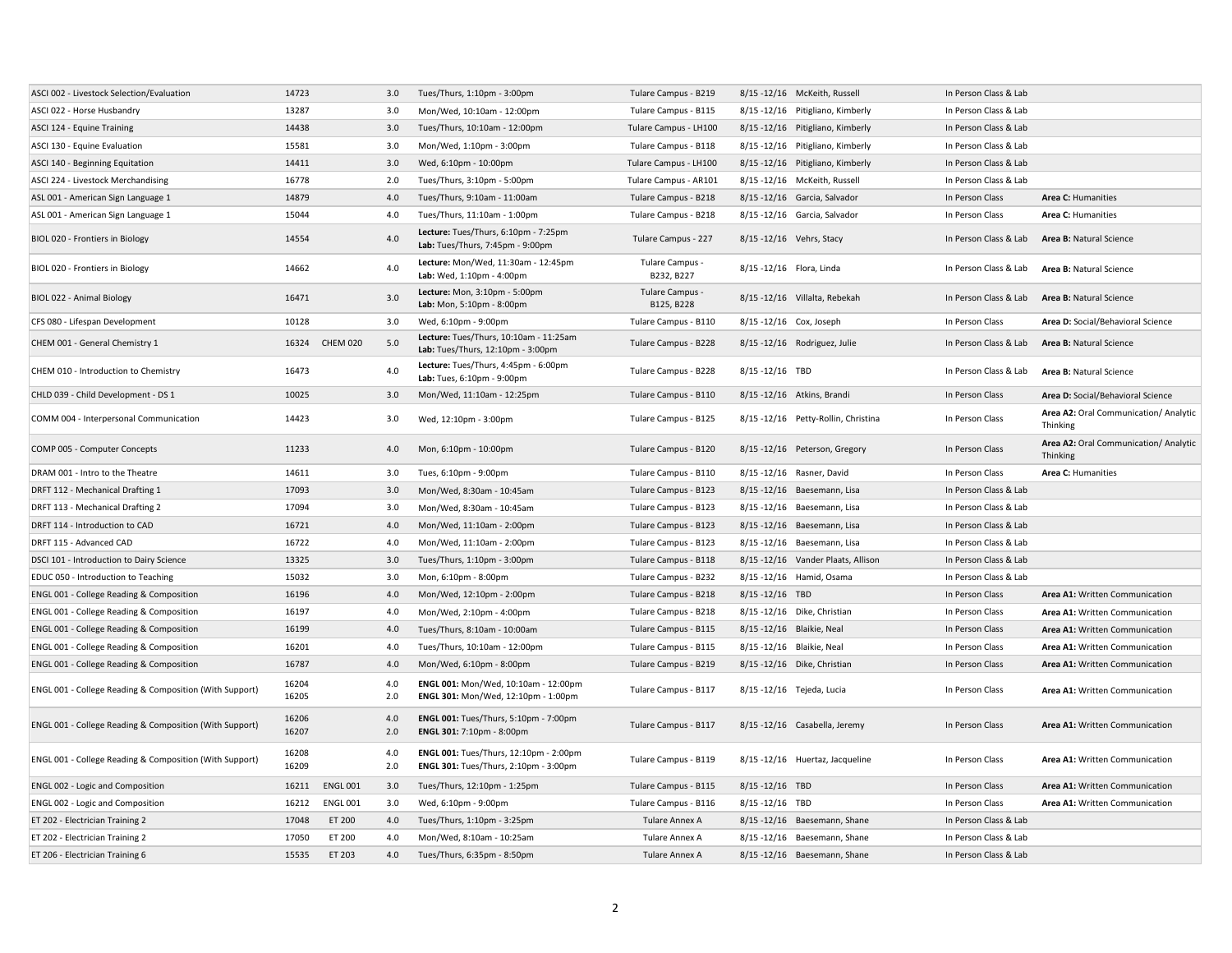| GD 101 - Graphic Design I                                                                                                                                      | 16783          |                                | 3.0        | Tues/Thurs, 11:10am - 1:25pm                                                   | Tulare Campus - B123  | 8/15 - 12/16 Acurso, Marc          | In Person Class & Lab                |                                                   |
|----------------------------------------------------------------------------------------------------------------------------------------------------------------|----------------|--------------------------------|------------|--------------------------------------------------------------------------------|-----------------------|------------------------------------|--------------------------------------|---------------------------------------------------|
| GD 102 - Digital Imaging Design I                                                                                                                              | 16784          |                                | 3.0        | Tues/Thurs, 11:10am - 1:25pm                                                   | Tulare Campus - B123  | 8/15 -12/16 Acurso, Marc           | In Person Class & Lab                |                                                   |
| GEOG 001L - Physical Geography Lab Class<br>(Corequisite: Must be registered with a GEOG 001 course)                                                           | 17001          |                                | 1.0        | Mon/Wed, 10:45am - 12:00pm                                                     | Tulare Campus - B119  | 8/15 -12/16 Krause, Christopher    | In Person Lab                        | Area B: Natural Science                           |
| GEOG 002 - World Regional Geography                                                                                                                            | 17095          |                                | 3.0        | Mon/Wed, 4:10pm - 5:25pm                                                       | Tulare Campus - B119  | 8/15 -12/16 Krause, Christopher    | In Person Class                      | Area D: Social/Behavioral Science                 |
| GEOL 001 - Physical Geology                                                                                                                                    | 16299          |                                | 4.0        | Tues/Thurs, 6:10pm - 9:00pm                                                    | Tulare Campus - B231  | 8/15 - 12/16 White, Dustin         | In Person Class & Lab                | Area B: Natural Science                           |
| HIST 017 - People of the US to 1877                                                                                                                            | 14184          |                                | 3.0        | Mon/Wed, 9:10am - 10:25am                                                      | Tulare Campus - B110  | 8/15 - 12/16 Thomas Hagen, Matthew | In Person Class                      | Area C: Humanities                                |
| HIST 018 - People of the US from 1865                                                                                                                          | 14243          |                                | 3.0        | Tues/Thurs, 10:45am - 12:00pm                                                  | Tulare Campus - B231  | 8/15 - 12/16 Tomlin, Camille       | In Person Class                      | Area C: Humanities                                |
| HIST 018 - People of the US from 1865                                                                                                                          | 16367          |                                | 3.0        | Tues/Thurs, 1:10pm - 2:25pm                                                    | Tulare Campus - B218  | 8/15 - 12/16 Tomlin, Camille       | In Person Class                      | Area C: Humanities                                |
| HW 001 - Personal & Community Health                                                                                                                           | 16377          |                                | 3.0        | Tues/Thurs, 11:10am - 12:25pm                                                  | Tulare Campus - B120  | 8/15 - 12/16 Walkowiak, Benjamin   | In Person Class                      |                                                   |
| <b>ITEC 174 - PLC for Industrial Automation</b>                                                                                                                | 16528          | <b>ITEC 110</b>                | 3.0        | Thurs, 8:00am - 12:45pm                                                        | <b>Tulare Annex C</b> | 8/15 - 12/16 Asher, Travis         | In Person Class & Lab                |                                                   |
| This course is part of a cohort.<br>Must register with the following classes.<br><b>ITEC 182 - 16612</b><br><b>ITEC 184 - 16613</b><br><b>ITEC 283 - 15692</b> |                |                                |            |                                                                                |                       |                                    |                                      |                                                   |
| <b>ITEC 182 - Methods of Automatic Control</b>                                                                                                                 | 16612          | ITEC 110 or<br><b>ITEC 100</b> | 4.0        | Mon, 8:00am - 1:45pm                                                           | Tulare Annex C        | 8/15 - 12/16 Asher, Travis         | In Person Class & Lab                |                                                   |
| <b>ITEC 184 - Instrumentation</b>                                                                                                                              | 16613          | ITEC 110 or<br><b>ITEC 100</b> | 4.0        | Tues, 8:00am - 1:45pm                                                          | <b>Tulare Annex C</b> | 8/15 - 12/16 Asher, Travis         | In Person Class & Lab                |                                                   |
| <b>ITEC 283 - Industrial Motion Control</b>                                                                                                                    | 15692          | ITEC 110 or<br><b>ITEC 100</b> | 4.0        | Wed, 8:00am - 1:45pm                                                           | <b>Tulare Annex C</b> | 8/15 - 12/16 Asher, Travis         | In Person Class & Lab                |                                                   |
| MATH 005 - Modern Mathematics                                                                                                                                  | 16877          |                                | 4.0        | Tues/Thurs, 2:10pm - 4:00pm                                                    | Tulare Campus - B110  | 8/15 - 12/16 Carnes, Jennifer      | In Person Class                      | Area A2: Oral Communication/ Analytic<br>Thinking |
| MATH 010 - Structure and Concepts 1                                                                                                                            | 16878          |                                | 4.0        | Tues, 3:10pm - 5:00pm                                                          | Tulare Campus - B125  | 8/15 - 12/16 Draper, Jeanne        | Hybrid                               | Area A2: Oral Communication/ Analytic<br>Thinking |
| MATH 010 - Structure and Concepts 1 (With Support)                                                                                                             | 16437<br>16447 |                                | 4.0<br>1.0 | MATH 010: Tues, 3:10pm - 5:00pm<br>MATH 310: Support class will be online.     | Tulare Campus - B125  | 8/15 - 12/16 Draper, Jeanne        | Hybrid                               | Area A2: Oral Communication/ Analytic<br>Thinking |
| MATH 021 - Introduction to Statistics                                                                                                                          | 17144          |                                | 4.0        | Tues/Thurs, 5:10pm - 7:00pm                                                    | Tulare Campus - B121  | 8/15 - 12/16 Carnes, Jennifer      | In Person Class                      | Area A2: Oral Communication/ Analytic<br>Thinking |
| MATH 021 - Introduction to Statistics                                                                                                                          | 17179          |                                | 4.0        | Mon/Wed, 9:10am - 11:00am                                                      | Tulare Campus - B121  | 8/15 - 12/16 Bourez, Matthew       | In Person Class                      | Area A2: Oral Communication/ Analytic<br>Thinking |
| MATH 021 - Introduction to Statistics (With Support)                                                                                                           | 15967<br>15968 |                                | 2.0<br>4.0 | MATH 321: Mon/Wed, 8:10am - 9:00am<br>MATH 021: Mon/Wed, 9:10am - 11:00am      | Tulare Campus - B121  | 8/15 - 12/16 Bourez, Matthew       | In Person Class                      | Area A2: Oral Communication/ Analytic<br>Thinking |
| MATH 021 - Introduction to Statistics (With Support)                                                                                                           | 15976<br>15977 |                                | 2.0<br>4.0 | MATH 321: Tues/Thurs, 4:10pm - 5:00pm<br>MATH 021: Tues/Thurs, 5:10pm - 7:00pm | Tulare Campus - B121  | 8/15 - 12/16 Carnes, Jennifer      | In Person Class                      | Area A2: Oral Communication/ Analytic<br>Thinking |
| MATH 021 - Introduction to Statistics (With Support)                                                                                                           | 16504<br>16503 |                                | 4.0<br>2.0 | MATH 021: Mon/Wed, 12:10pm - 2:00pm<br>MATH 321: Support class will be online. | Tulare Campus - B121  | 8/15 - 12/16 Bourez, Matthew       | In Person Class<br>w/ Online Support | Area A2: Oral Communication/ Analytic<br>Thinking |
| MATH 035 - Precalculus A                                                                                                                                       |                | 17020 MATH 044                 | 4.0        | Mon/Wed, 3:10pm - 5:00pm                                                       | Tulare Campus - B110  | 8/15 - 12/16 Gwin, Darrell         | In Person Class                      | Area A2: Oral Communication/ Analytic<br>Thinking |
| MATH 035 - Precalculus A (With Support)                                                                                                                        | 15975<br>15974 | <b>MATH 044</b>                | 2.0<br>4.0 | MATH 335: Mon/Wed, 2:10pm - 3:00pm<br>MATH 035: Mon/Wed, 3:10pm - 5:00pm       | Tulare Campus - B110  | 8/15 - 12/16 Gwin, Darrell         | In Person Class                      | Area A2: Oral Communication/ Analytic<br>Thinking |
| MATH 065 - Calculus 1                                                                                                                                          | 16440          | <b>MATH 035</b>                | 4.0        | Tues/Thurs, 8:10am - 10:00am                                                   | Tulare Campus - B231  | 8/15 - 12/16 Bourez, Matthew       | In Person Class                      | Area A2: Oral Communication/ Analytic<br>Thinking |
| MATH 207 - Career Ed and Technical Math                                                                                                                        | 17091          |                                | 4.0        | Tues/Thurs, 4:10pm - 6:00pm                                                    | Tulare Campus - B110  | $8/15 - 12/16$ TBD                 | In Person Class                      |                                                   |
| MUS 014 - History of Rock & Roll                                                                                                                               | 14943          |                                | 3.0        | Mon, 3:10pm - 6:00pm                                                           | Tulare Campus - B219  | 8/15 - 12/16 TBD                   | In Person Class                      | Area C: Humanities                                |
| NUTR 018 - Nutrition                                                                                                                                           | 10160          |                                | 3.0        | Thurs, 6:10pm - 9:00pm                                                         | Tulare Campus - B219  | 8/15 - 12/16 Bell, Kerri           | In Person Class                      | Area B: Natural Science                           |
| NUTR 018 - Nutrition                                                                                                                                           | 15375          |                                | 3.0        | Tues/Thurs, 10:10am - 11:25am                                                  | Tulare Campus - B232  | 8/15 - 12/16 Bell, Kerri           | In Person Class                      | Area B: Natural Science                           |
|                                                                                                                                                                |                |                                |            |                                                                                |                       |                                    |                                      |                                                   |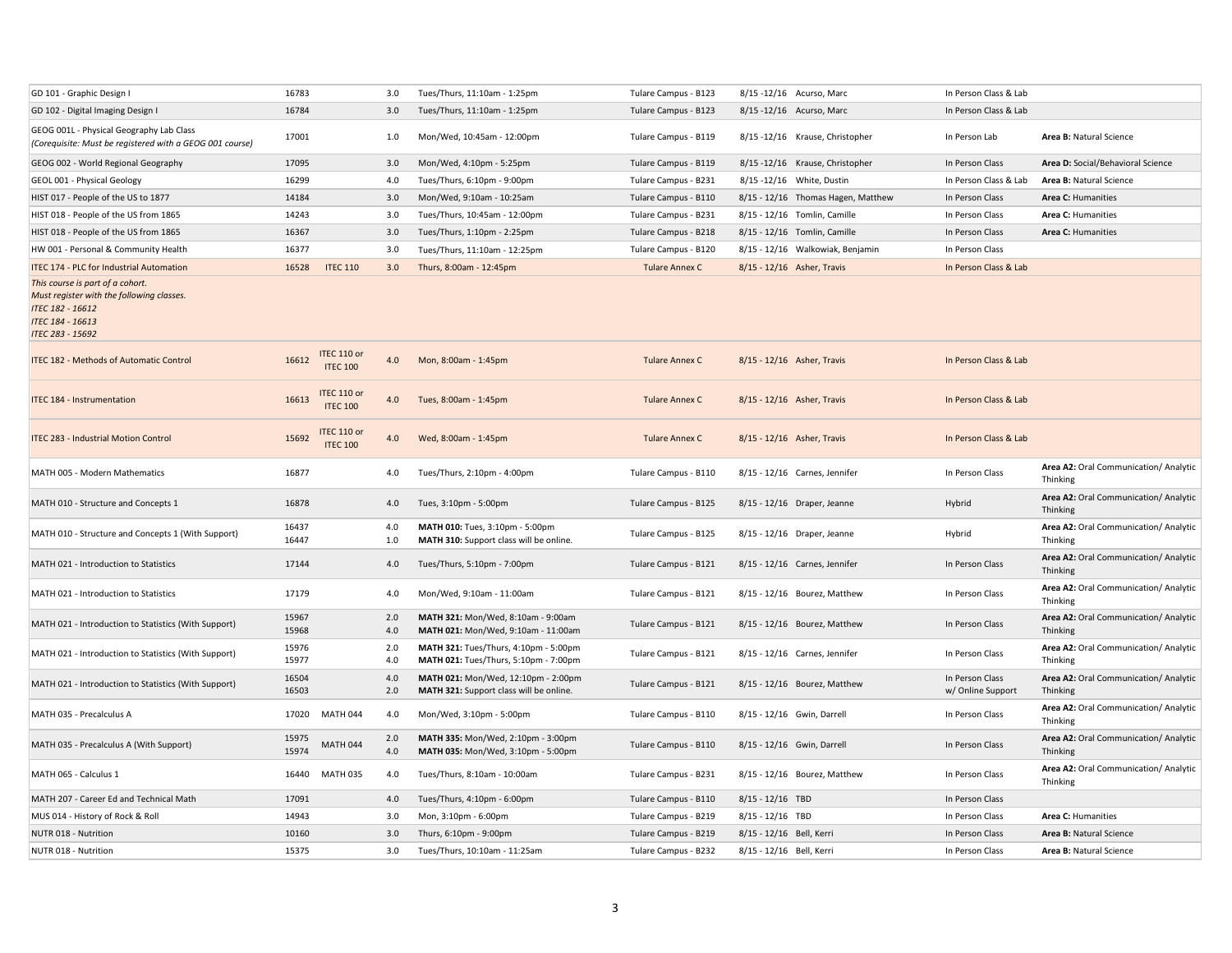| NUTR 018 - Nutrition                      | 16990 | 3.0 | Tues/Thurs, 8:45am - 10:00am                                                                                                                                                                                                                                                                                                                                                                                                                                                                             | Tulare Campus - B125 | 8/15 - 12/16 Vasquez, Amber          | In Person Class       | Area B: Natural Science                           |
|-------------------------------------------|-------|-----|----------------------------------------------------------------------------------------------------------------------------------------------------------------------------------------------------------------------------------------------------------------------------------------------------------------------------------------------------------------------------------------------------------------------------------------------------------------------------------------------------------|----------------------|--------------------------------------|-----------------------|---------------------------------------------------|
| OH 001 - Intro to Horticulture Science    | 15103 | 3.0 | Mon/Wed, 10:10am - 12:00pm                                                                                                                                                                                                                                                                                                                                                                                                                                                                               | Tulare Campus - B226 | 8/15 - 12/16 Fernandez, Fernando     | In Person Class & Lab | Area B: Natural Science                           |
| OH 002 - Plant Identification 1           | 16451 | 3.0 | Tues/Thurs, 8:10am - 10:00am                                                                                                                                                                                                                                                                                                                                                                                                                                                                             | Tulare Campus - B220 | 8/15 - 12/16 Fernandez, Fernando     | In Person Class & Lab |                                                   |
| OH 105 - Plant Propagation                | 13331 | 3.0 | Tues/Thurs, 10:10am - 12:00pm                                                                                                                                                                                                                                                                                                                                                                                                                                                                            | Tulare Campus - B226 | 8/15 - 12/16 Fernandez, Fernando     | In Person Class & Lab |                                                   |
| OH 217 - Landscape Irrigation             | 16452 | 3.0 | Mon/Wed, 1:10pm - 3:00pm                                                                                                                                                                                                                                                                                                                                                                                                                                                                                 | Tulare Campus - B220 | 8/15 - 12/16 Fernandez, Fernando     | In Person Class & Lab |                                                   |
| PHIL 020 - Introductory Logic             | 15411 | 3.0 | Tues/Thurs, 12:10pm - 1:25pm                                                                                                                                                                                                                                                                                                                                                                                                                                                                             | Tulare Campus - B116 | 8/15 - 12/16 Houk, Timothy           | In Person Class       | Area A2: Oral Communication/ Analytic<br>Thinking |
| PLSI 106 - Fertilizers & Soil Amendments  | 14945 | 3.0 | NOTE: This is a Hybrid course. Class will meet on<br>the following dates (the rest will be conducted<br>online):<br>* Tuesday, Aug. 16th, 5:10pm - 7:00pm<br>* Tuesday, Aug. 23rd, 5:10pm - 7:00pm<br>* Tuesday, Sept. 9th, 5:10pm - 7:00pm<br>* Tuesday, Sept. 20th, 5:10pm - 7:00pm<br>* Tuesday, Oct. 4th, 5:10pm - 7:00pm<br>* Tuesday, Oct. 18th, 5:10pm - 7:00pm<br>* Tuesday, Nov. 1st, 5:10pm - 7:00pm<br>* Tuesday, Nov. 15th, 5:10pm - 7:00pm<br>* Tuesday, Dec. 6th, 5:10pm - 7:00pm          | Tulare Campus - B225 | 8/15 - 12/16 Ferry-Abee, Allison     | Hybrid                |                                                   |
| PLSI 108 - Ag Water Management            | 15580 | 3.0 | Tues, 1:10pm - 5:00pm                                                                                                                                                                                                                                                                                                                                                                                                                                                                                    | Tulare Campus - B124 | 8/15 - 12/16 Abee, Charles           | In Person Class & Lab |                                                   |
| PLSI 108 - Ag Water Management            | 16920 | 3.0 | Tues, 1:10pm - 5:00pm                                                                                                                                                                                                                                                                                                                                                                                                                                                                                    | Tulare Campus - B124 | 8/15 - 12/16 Abee, Charles           | In Person Class & Lab |                                                   |
| PLSI 110 - Intergrated Pest Management    | 14728 | 3.0 | NOTE: This is a Hybrid course. Class will meet on<br>the following dates (the rest will be conducted<br>online):<br>* Wednesday, Aug. 17th, 5:10pm - 7:00pm<br>* Wednesday, Aug. 31st, 5:10pm - 7:00pm<br>* Wednesday, Sept. 14th, 5:10pm - 7:00pm<br>* Wednesday, Sept. 28th, 5:10pm - 7:00pm<br>* Wednesday, Oct. 12th, 5:10pm - 7:00pm<br>* Wednesday, Oct. 26th, 5:10pm - 7:00pm<br>* Wednesday, Nov. 9th, 5:10pm - 7:00pm<br>* Wednesday, Nov. 30th, 5:10pm - 7:00pm                                | Tulare Campus - B225 | 8/15 - 12/16 Ferry-Abee, Allison     | Hybrid                |                                                   |
| PLSI 113 - Grape Production               | 15344 | 3.0 | NOTE: This is a Hybrid course. Class will meet on<br>the following dates (the rest will be conducted<br>online):<br>* Thursday, Aug. 18th, 5:10pm - 7:00pm<br>* Thursday, Aug. 25th, 5:10pm - 7:00pm<br>* Thursday, Sept. 8th, 5:10pm - 7:00pm<br>* Thursday, Sept. 22nd, 5:10pm - 7:00pm<br>* Thursday, Oct. 6th, 5:10pm - 7:00pm<br>* Thursday, Oct. 20th, 5:10pm - 7:00pm<br>* Thursday, Nov. 3rd, 5:10pm - 7:00pm<br>* Thursday, Nov. 17th, 5:10pm - 7:00pm<br>* Thursday, Dec. 8th, 5:10pm - 7:00pm | Tulare Campus - B225 | 8/15 - 12/16 Ferry-Abee, Allison     | Hybrid                |                                                   |
| POLS 005 - Federal, State, and Local Govt | 13962 | 3.0 | Wed, 6:10pm - 9:00pm                                                                                                                                                                                                                                                                                                                                                                                                                                                                                     | Tulare Campus - B125 | 8/15 - 12/16 Villegas, Randy         | In Person Class       | Area D: Social/Behavioral Science                 |
| POLS 005 - Federal, State, and Local Govt | 14862 | 3.0 | Mon/Wed, 9:10am - 10:25am                                                                                                                                                                                                                                                                                                                                                                                                                                                                                | Tulare Campus - B232 | $8/15 - 12/16$ Villegas, Randy       | In Person Class       | Area D: Social/Behavioral Science                 |
| PSY 001 - General Psychology              | 10992 | 3.0 | Tues/Thurs, 10:45am - 12:00pm                                                                                                                                                                                                                                                                                                                                                                                                                                                                            | Tulare Campus - B219 | 8/15 - 12/16 Diaz, Kelly             | In Person Class       | Area D: Social/Behavioral Science                 |
| PSY 001 - General Psychology              | 13396 | 3.0 | Tues, 6:10pm - 9:00pm                                                                                                                                                                                                                                                                                                                                                                                                                                                                                    | Tulare Campus - B125 | 8/15 - 12/16 Carrillo, Victor        | In Person Class       | Area D: Social/Behavioral Science                 |
| PSY 001 - General Psychology              | 14942 | 3.0 | Tues/Thurs, 12:10pm - 1:25pm                                                                                                                                                                                                                                                                                                                                                                                                                                                                             | Tulare Campus - B110 | 8/15 - 12/16 Diaz, Kelly             | In Person Class       | Area D: Social/Behavioral Science                 |
| SOC 001 - Introduction to Sociology       | 16486 | 3.0 | Tues/Thurs, 12:10pm - 1:25pm                                                                                                                                                                                                                                                                                                                                                                                                                                                                             | Tulare Campus - B232 | 8/15 - 12/16 Sandoval, Esther        | In Person Class       | Area D: Social/Behavioral Science                 |
| SOC 002 - Social Problems                 | 16487 | 3.0 | Tues/Thurs, 10:10am - 11:25am                                                                                                                                                                                                                                                                                                                                                                                                                                                                            | Tulare Campus - B125 | 8/15 - 12/16 Sandoval, Esther        | In Person Class       | Area D: Social/Behavioral Science                 |
| SPAN 001 - Beginning Spanish              | 14445 | 4.0 | Mon/Wed, 10:10am - 12:00pm                                                                                                                                                                                                                                                                                                                                                                                                                                                                               | Tulare Campus - B116 | 8/15 - 12/16 Morales Aguilar, Tannia | In Person Class       | Area C: Humanities                                |